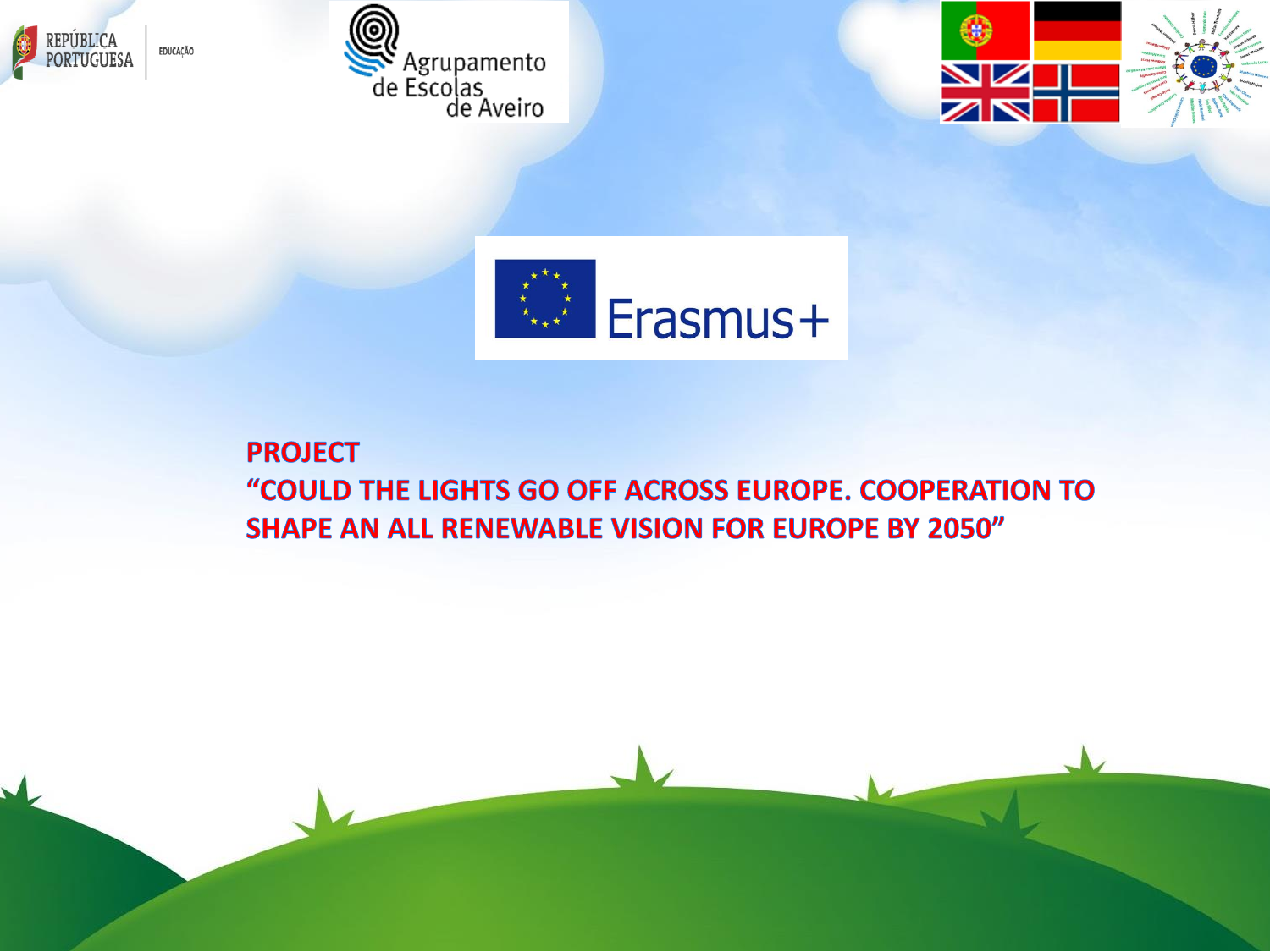





# The development of the production of energy in Portugal from 1950 onwards

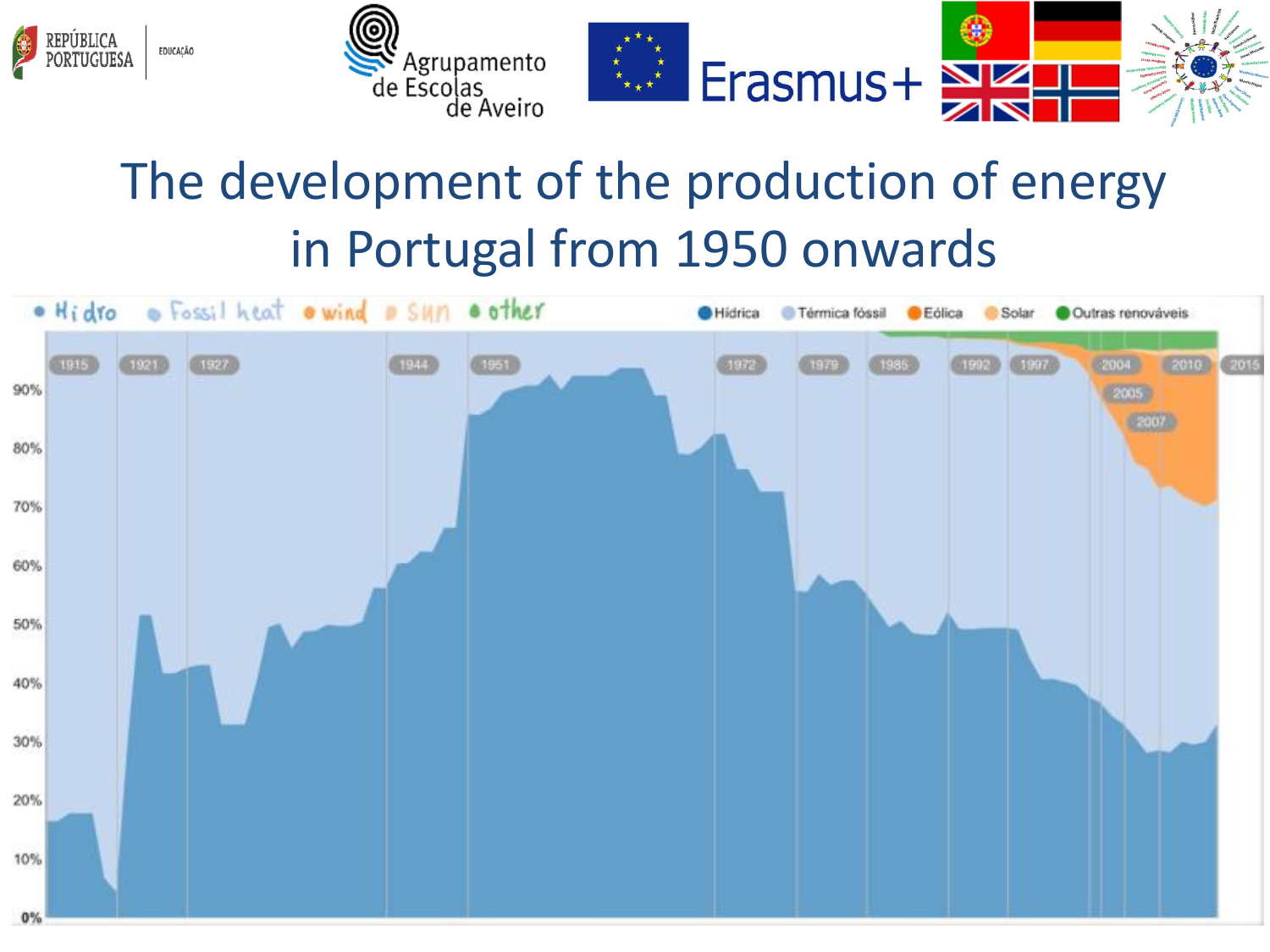



### Iniciatives to support the development and use of renewable energies

• **Portugal - Thermal Performance Building Regulation or TPBR**

This regulation imposes the installation of solar panels and values the use of other renewable energy supply.

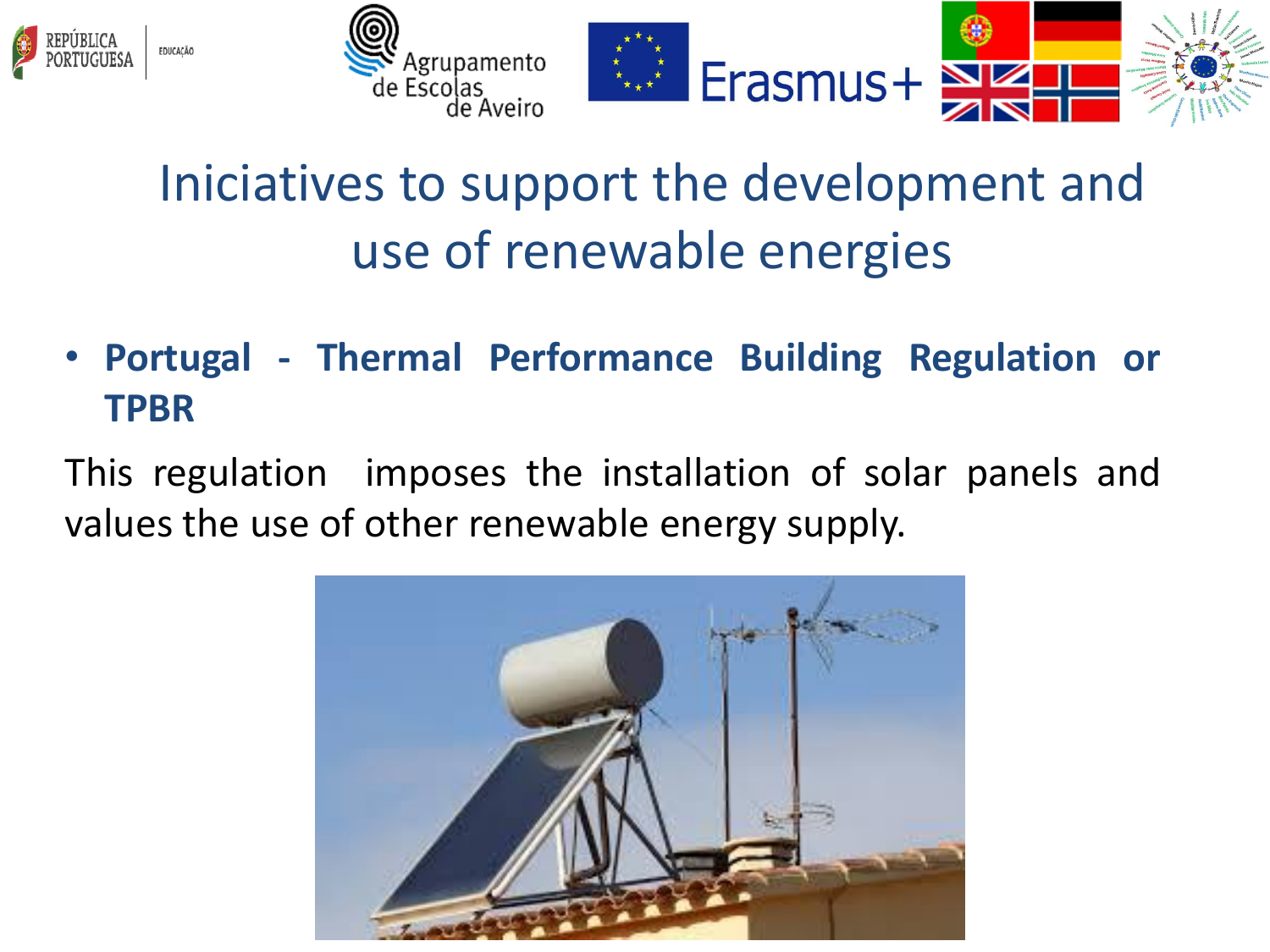



### Iniciatives to support the development and use of renewable energies

In 2008 in the Alentejo, the South of Portugal, the biggest plant of solar energy was created in order to reduce Portugal's dependence on coal usage .

#### AMARELEJA

#### A MAIOR CENTRAL FOTOVOLTAICA DO MUNDO

Com 2.520 seguidores solares azimutais, equipados com 104 painéis solares cada um, a central é a maior do mundo, em potência total instalada e capacidade de produção, mais do que o quádruplo do actual maior complexo do género.



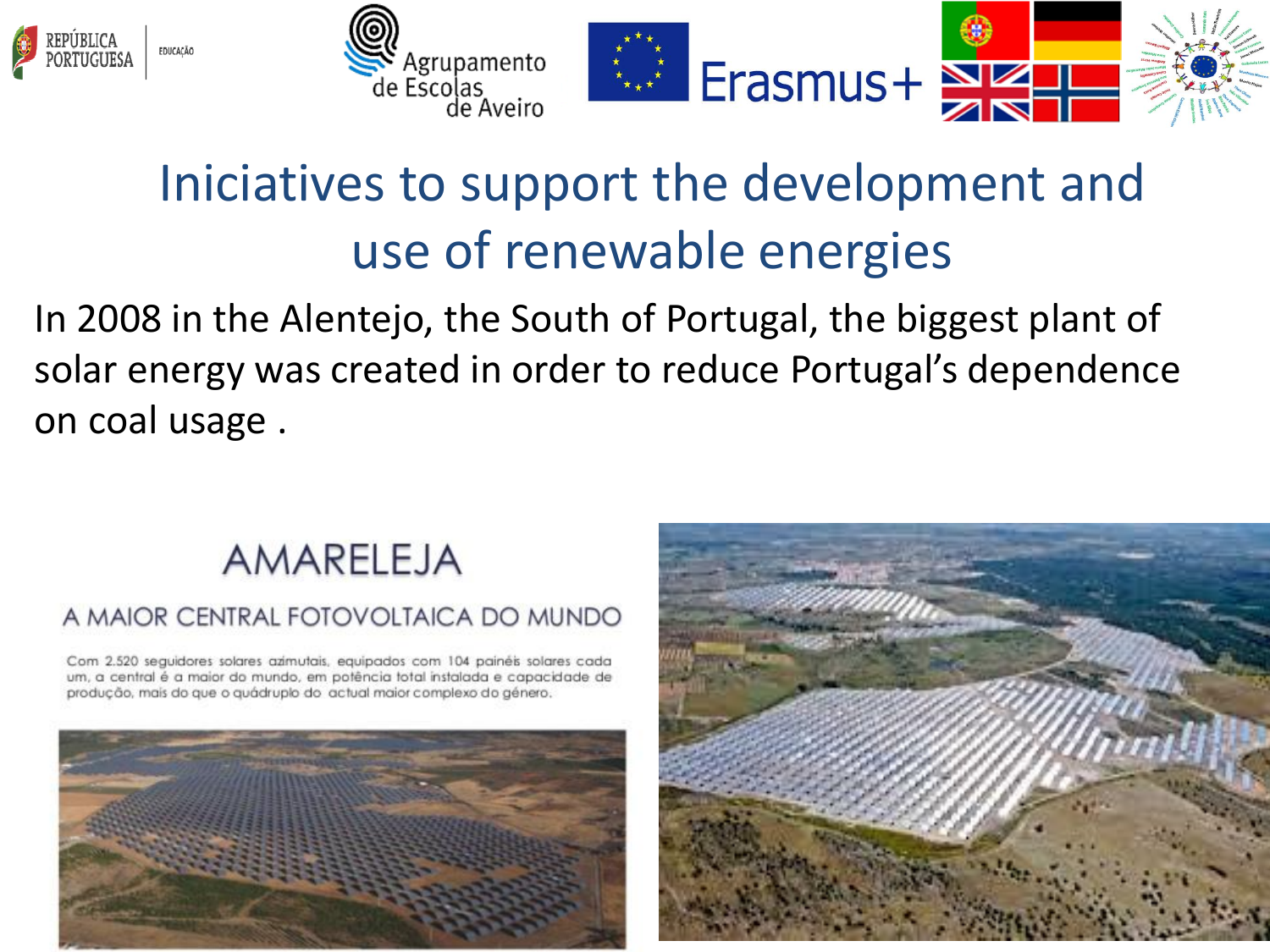



### Iniciatives to support the development and use of renewable energies

The majority of the mountains/ highlands in Portugal are equipped with generators in order to collect the eolic energy production.

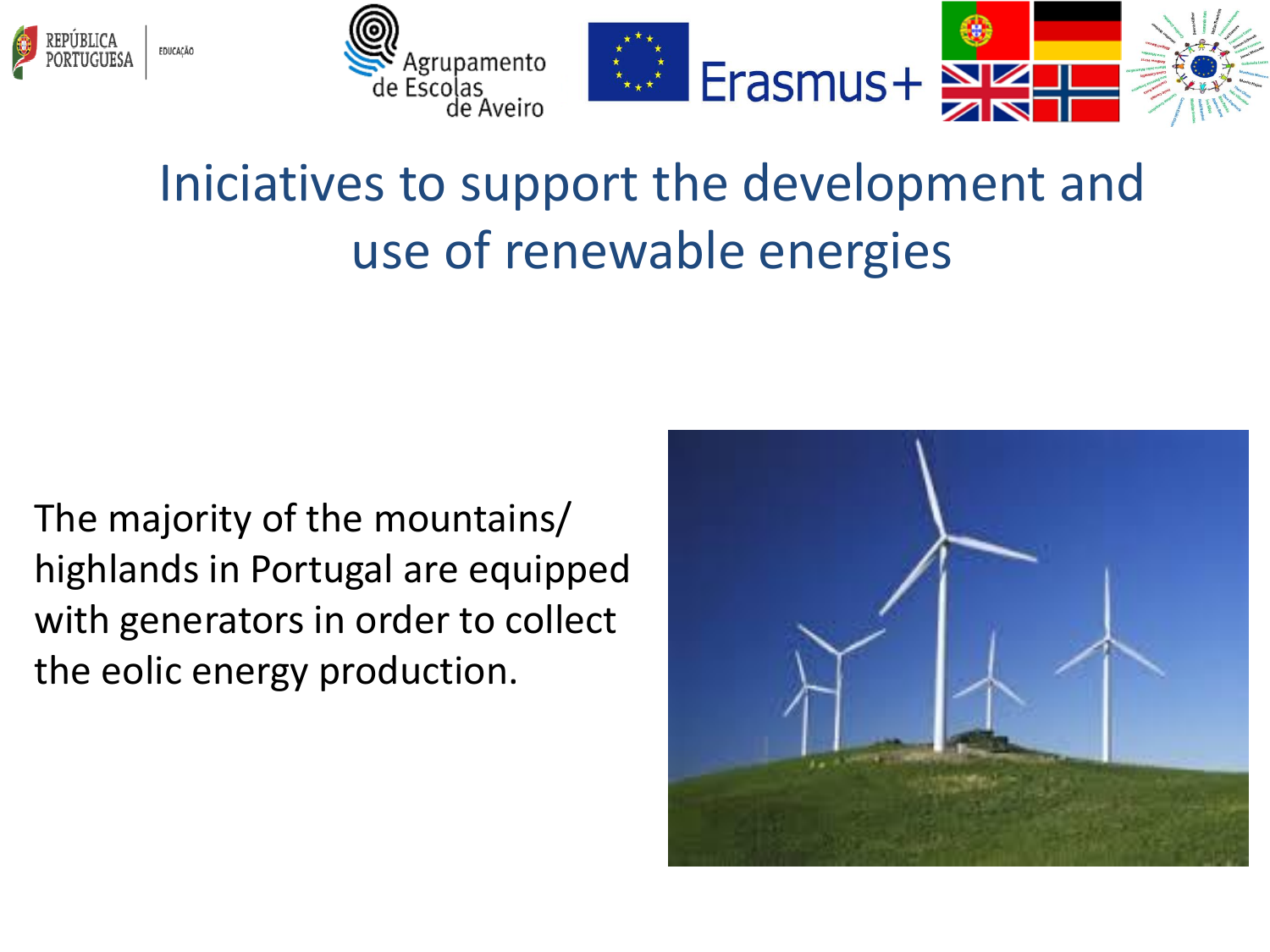



# Recent developments concerning the use of energy in general

#### • **Wave park**

It is located in Póvoa do Varzim, in the North of Portugal, implemented in September 2010, and it promises to generate enough energy to feed about 15 thousand families.

There are some other new projects starting nearby Aveiro.

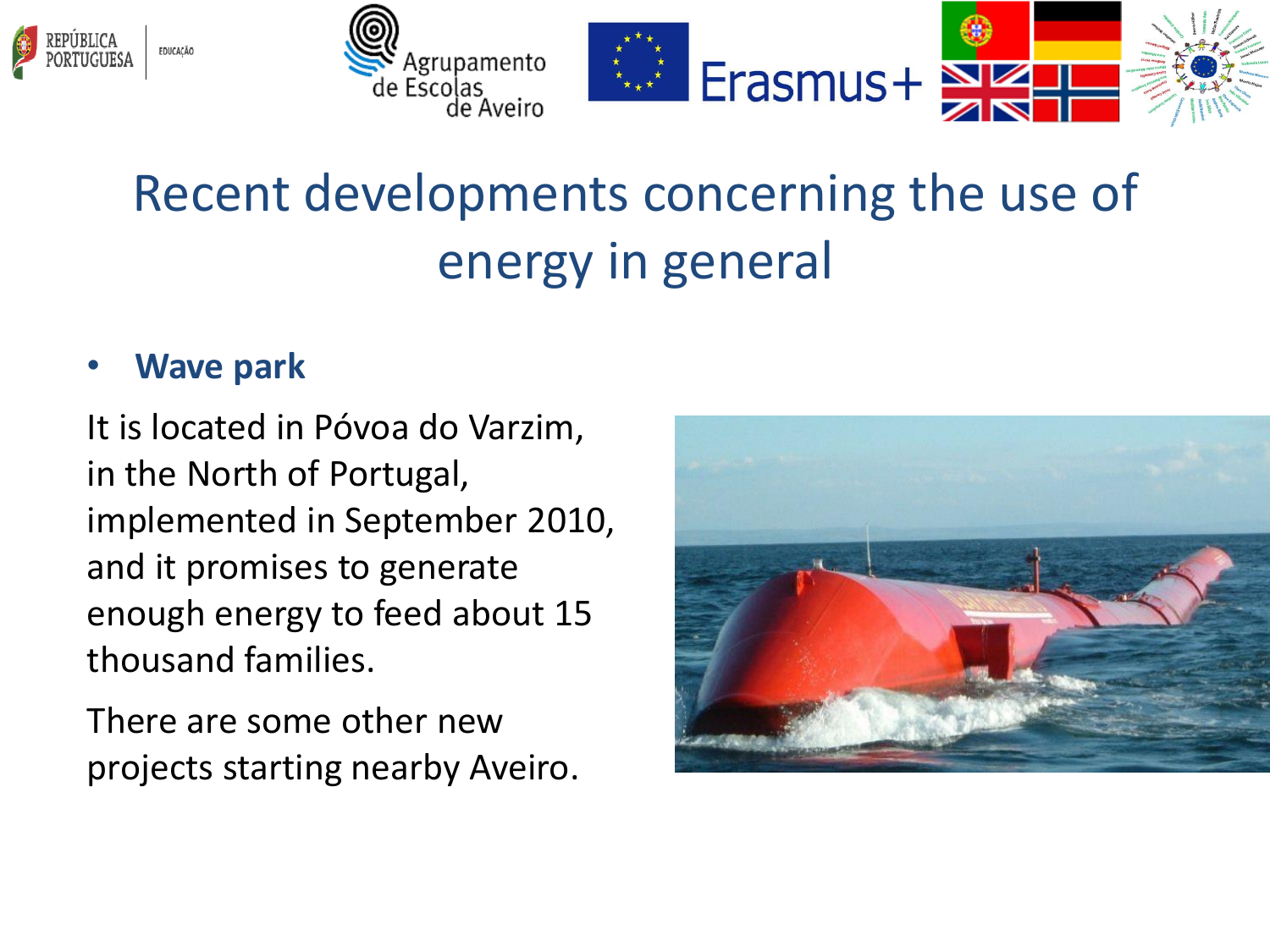



# Recent developments concerning the use of energy in general

#### • **The Usage of Biomass in the production of energy**

The biomass has a huge potential due to the worldwide reserves and the fact that it is very flexible. All of this allows it to be directly converted in energy ( heat, electricity and biofuels).

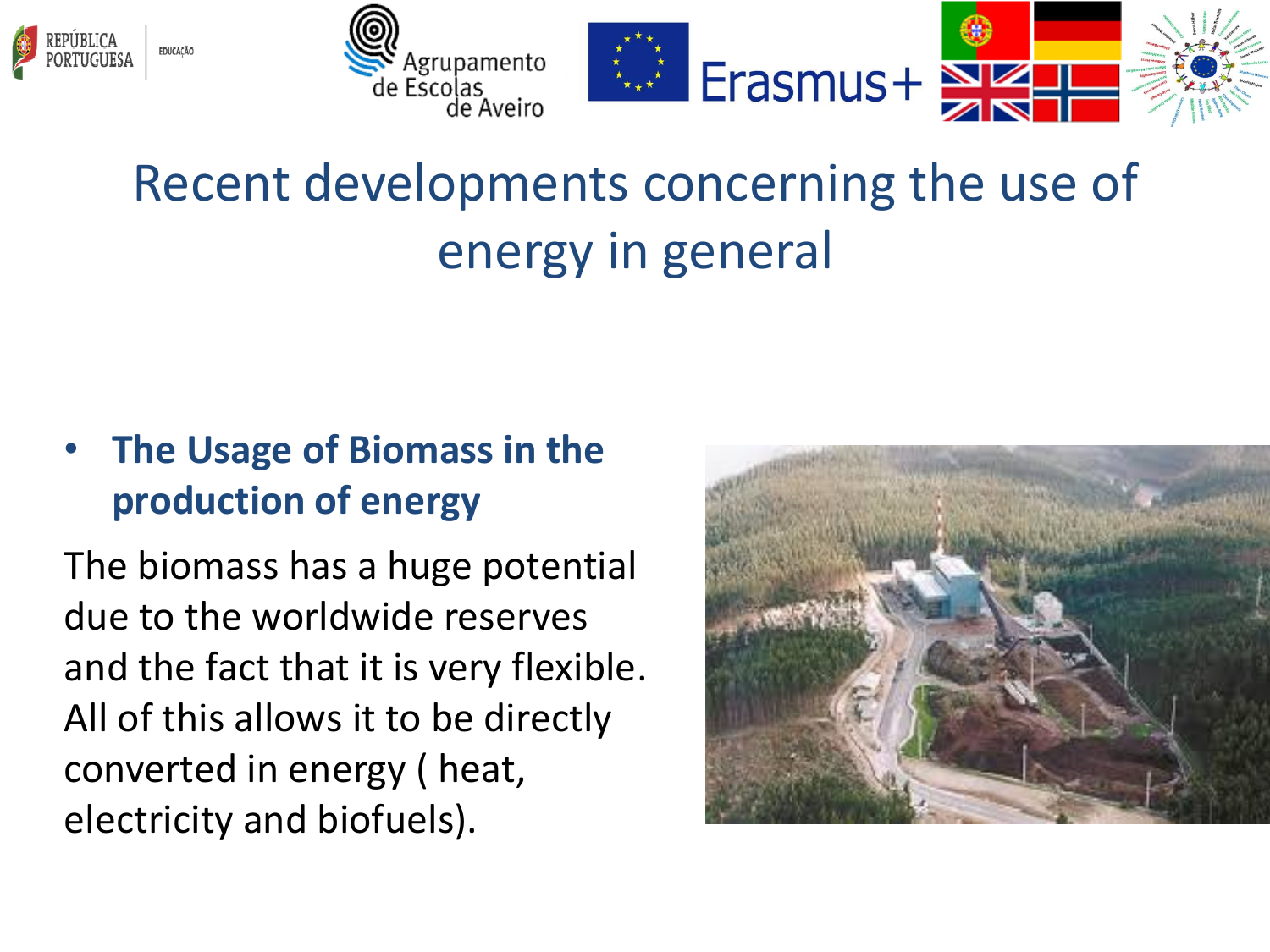



# Recent developments concerning the use of energy in general

#### • **Tide energy in Portugal**

A team of students in Aveiro's University evaluated the potencial of Aveiro's boat harbor to convert the energy of the tides.